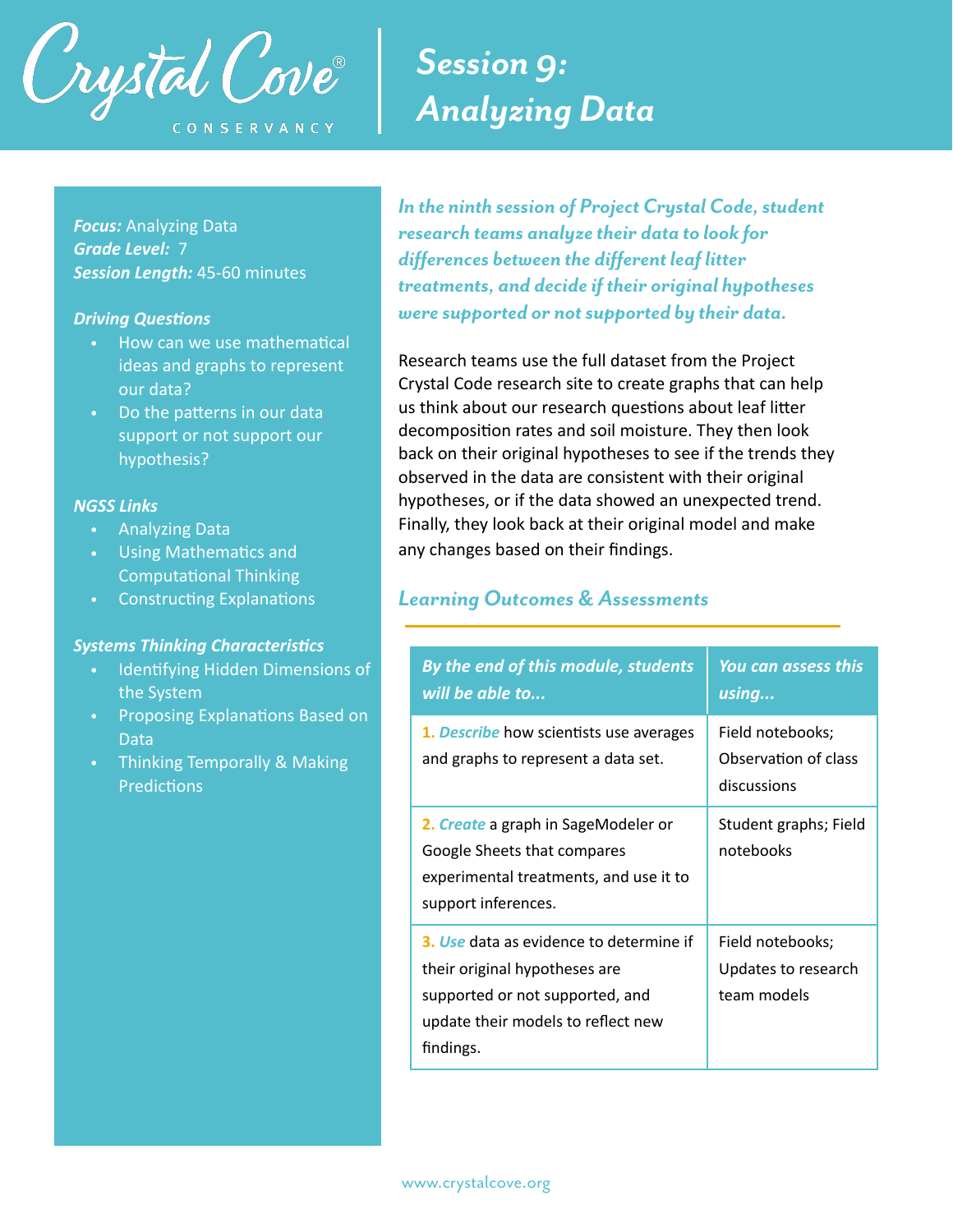

*Session Overview*

| <b>Section</b> | <b>Description</b>                                                                                                                                                                                                                                                             | Length               | <b>Format</b>  |
|----------------|--------------------------------------------------------------------------------------------------------------------------------------------------------------------------------------------------------------------------------------------------------------------------------|----------------------|----------------|
| Launch         | Georges introduces students to the task for<br>the day: they will be analyzing their data to<br>see which leaf litter type decomposes the<br>fastest, and how woody mulch and straw-like<br>mulch affect decomposition rates and soil<br>moisture.                             | 5 minutes            | Whole class    |
| Explore        | Research teams graph the decomposition and<br>leaf litter data in SageModeler or Google<br>Sheets to address our three research<br>questions.                                                                                                                                  | $20 - 25$<br>minutes | Research teams |
|                | After, the teams look back on their original<br>hypotheses and determine if the trends<br>observed in their data support or do not<br>support their initial ideas. If the data did not<br>support their hypotheses, they make any<br>changes to their model to fit their data. | $15 - 20$<br>minutes | Research teams |

| <b>Share</b>   | Students share their findings with the whole<br>class.   | 5-10 minutes | Whole class |
|----------------|----------------------------------------------------------|--------------|-------------|
| <b>Reflect</b> | Students reflect on their experience during<br>Session 9 | 5 minutes    | Individual  |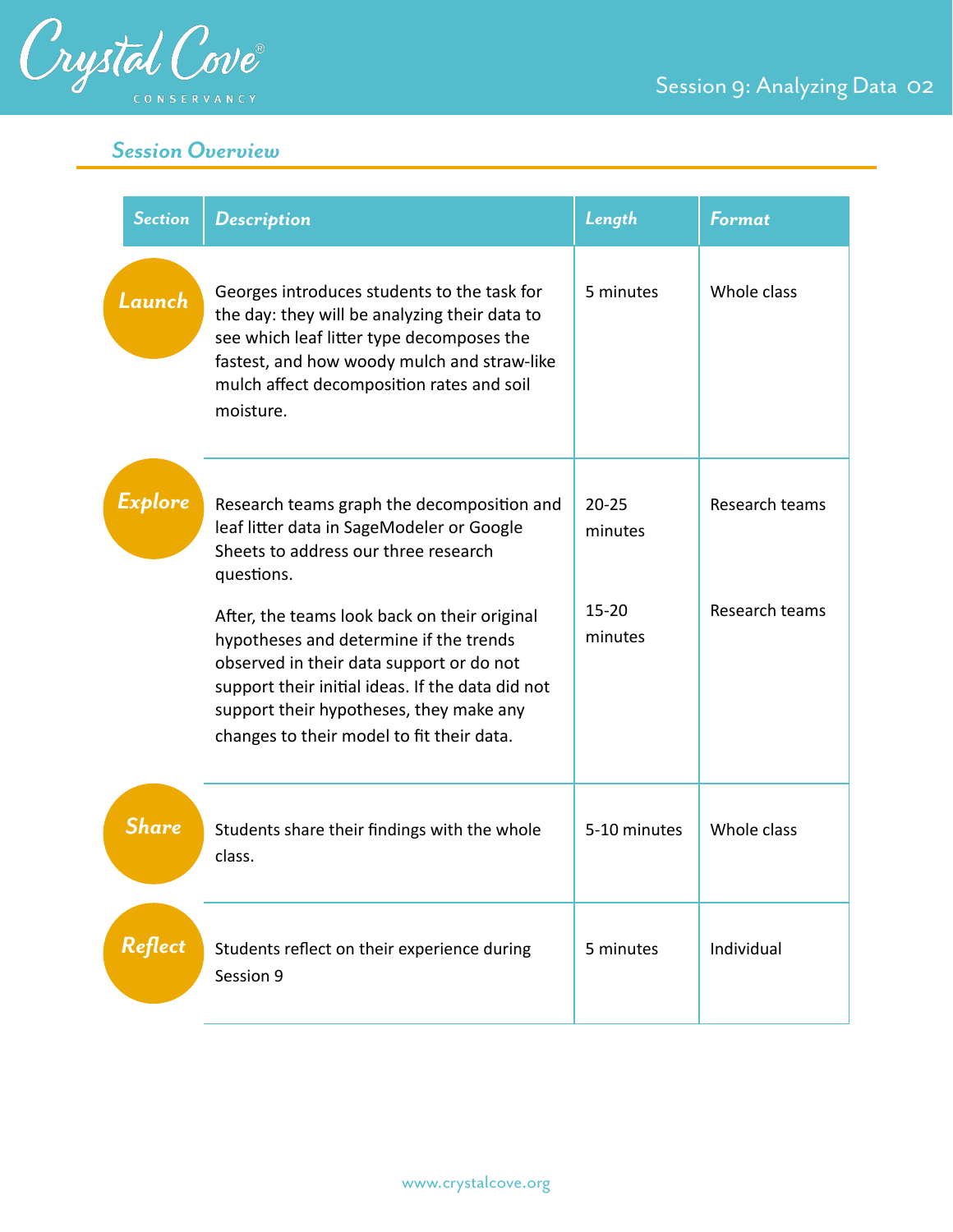

### *Choosing a Data Analysis Platform*

In Session 9, student research teams work together to analyze the data set for leaf litter decomposition rates and soil moisture.

As the lead educator, you can choose which platform you want your class to use while building their model. We recommend choosing between *Google Sheets* or *SageModeler*, but you could also use Microsoft Excel or another platform.

The pros and cons of our two recommended platforms are listed below.

| Platform                           | Pros                                                                                                                                                                                                                                                                             | Cons                                                                                                                                                                                                                                                                                                                                                  |
|------------------------------------|----------------------------------------------------------------------------------------------------------------------------------------------------------------------------------------------------------------------------------------------------------------------------------|-------------------------------------------------------------------------------------------------------------------------------------------------------------------------------------------------------------------------------------------------------------------------------------------------------------------------------------------------------|
| <b>Google Sheets</b><br>Cost: Free | Students can work<br>collaboratively in the same<br>document or share links to their<br>graphs directly.<br>Teacher can see thinking in real<br>time.<br>It is similar to platforms like<br>Microsoft Excel, which are used<br>by professionals working in<br>scientific fields. | Creating graphs is not as<br>intuitive as SageModeler, so<br>students will need to focus on<br>the step-by-step process,<br>possibly taking away from their<br>conceptual understanding.                                                                                                                                                              |
| <b>SageModeler</b><br>Cost: Free   | Specifically designed to support<br>student modeling.<br>Using the platform is very<br>intuitive, making it ideal for<br>younger students.<br>If students created their model<br>using SageModeler in Session 3,<br>it is easy to test the model using<br>new data.              | One one person can manipulate<br>the model at a time (meaning<br>one student will need to<br>manipulate the model and share<br>their screen with others).<br>Teacher can only view the<br>contents when the link is shared,<br>so it is hard to see thinking in<br>real time.<br>It is not a platform that would be<br>used by practicing scientists. |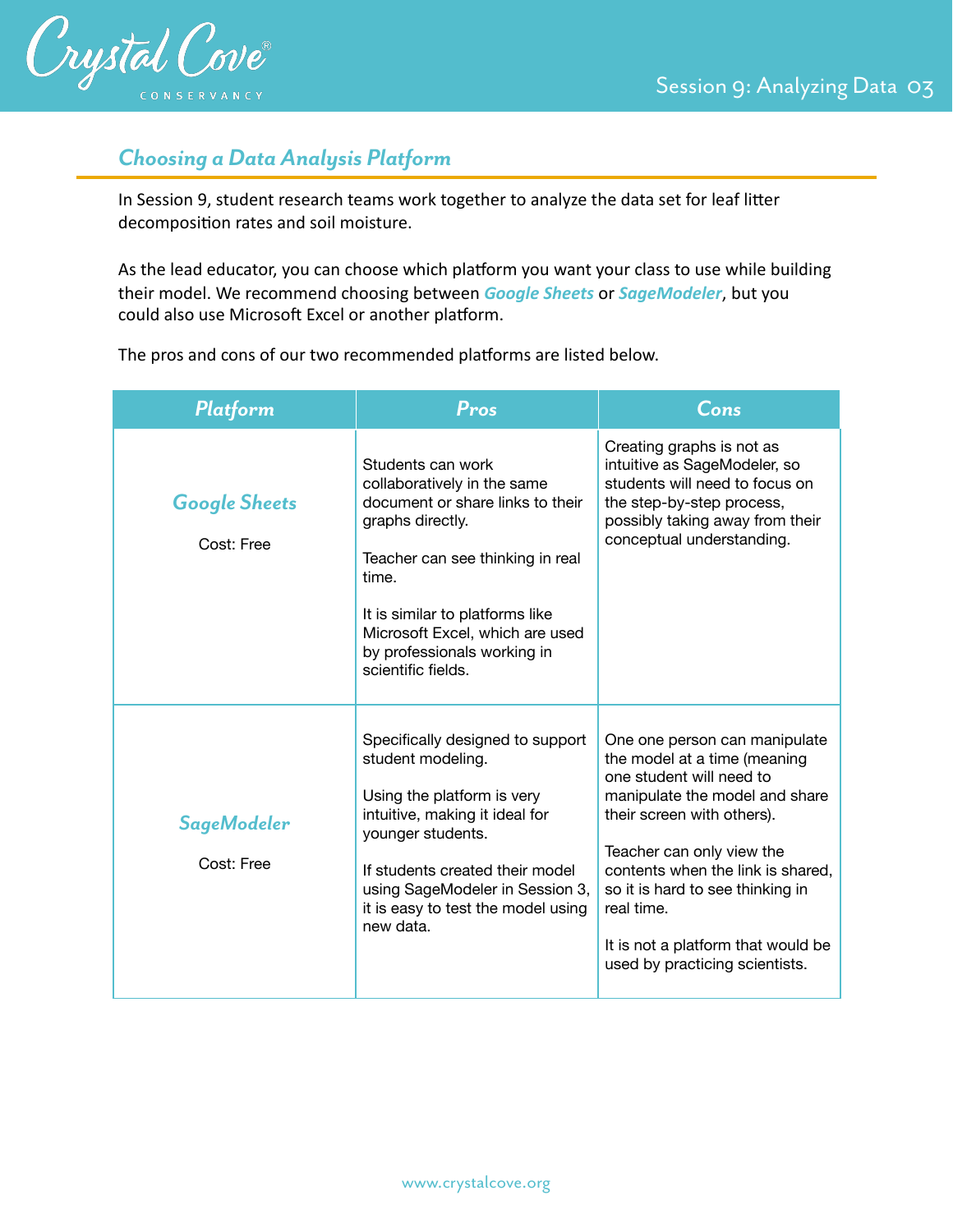

### *Virtual Materials*

- Session 9 Google Slides Presentation:
	- *• [Google Sheets](https://docs.google.com/presentation/d/1cALwI00Uh9USMfw9s4XrgahDmKI4tQra1YM_GxAH2ck/edit?usp=sharing)*
	- *• [SageModeler](https://docs.google.com/presentation/d/1Ur1P_XsULHb8xN-q49nf8ef0GzirQHiv5A9Y3Io4EUI/edit?usp=sharing)*
	- *• [Session 9 Field Notebook template \(optional\)](https://docs.google.com/document/d/14J68dYQ0kv9kK1o6w9Yn1qizfZDqA02KPTlAJGOs_ro/edit?usp=sharing)*
- Project Crystal Code Dataset:
	- *• [Google Sheets](https://docs.google.com/spreadsheets/d/1WjZ-743zNaj-CLQvypMFKvoDD9parg-KCfa6R3k-upw/edit?usp=sharing)*
	- *• [SageModeler](https://sagemodeler.concord.org/app/#shared=https://cfm-shared.concord.org/3pkzechXZCY73uLMggmK/file.json)*

### *Each student will need…*

- A device with internet access (a computer, smartphone, or tablet will all work!)
- Field notebook and pencil
- Access to their research team models from Session 3
- Access to their research team hypotheses from Session 4

### *Before You Start Teaching*

- Decide whether you want students to use SageModeler or Google Sheets to analyze their data.
- Copy over the *Session 9 Slideshow* for your chosen platform to your own Google Drive account. Test to make sure that the videos work. (If not, you may have to check the permissions on the Crystal Cove Conservancy Youtube Account.)
- If you have chosen to use Google Sheets for data analysis, copy over the Google Sheets data file to your own Google Drive account. Decide how you will give students access to the file. You can have them make their own copy as they open it, or create a copy for each student or research team.
- If you have not recently worked with statistics, it might be helpful to review basic ideas about statistics and terms like mean, median, mode, variance, and standard deviation so that you're familiar with them if students bring them up. In this session, students will specifically need to calculate the mean (average) of each data set, and then will use the standard deviation (the amount of variation in a dataset) to determine if the differences between treatments are statistically significant or not.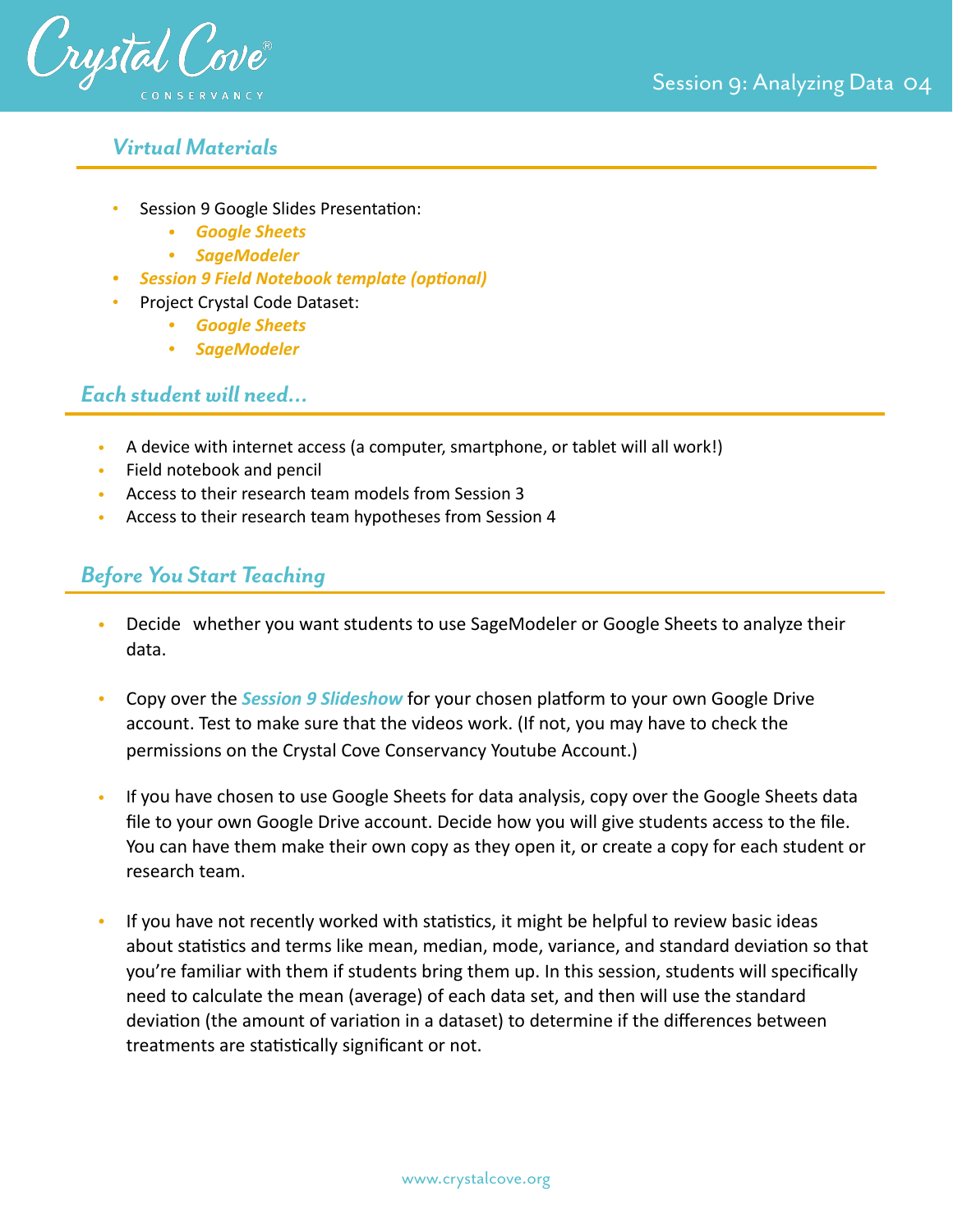

### *Learning Sequence*



### *Preparing to Analyze Data (5 minutes)*

**1.** Open the *Session 9 Slideshow* and play the video on *Slide 2* for your class. In this video, Georges will introduce the tasks for Session 9: analyzing the decomposition and soil moisture data that they collected last session to determine which mulch type decomposed fastest, and what affect our two plant types have on decomposition and soil moisture.

**2.** Next, move on to *Slide 3*, which gives an overview of what students will do and learn during Session 9.



#### *Part 1: Analyzing Data (20-25 minutes)*

**1.** Advance to *Slide 4* and play the video. Georges introduces students to the online platform (SageModeler or Google Sheets) that they'll use to analyze data. During a screencast, she gives an overview of that data we have to work with, and asks students to think about how we can find one number to represent each leaf litter treatment that we are comparing.

**2.** Move on to *Slide 5* which shows an image of the data. Ask students to think about how we could come up with one number to represent a group of numbers. How can we come up with one number that tells us overall which leaf litter type decomposed the fastest?

Prompt students to share any initial ideas they have. If they are familiar with statistics, they may bring up ideas like the median, mean, mode, variance, or standard deviation. Invite them to reflect on which of these concepts will work best to help us compare different leaf litter treatments. (In our case, we want to find the middle or average of each data set, so calculating the mean will be the best approach to start with.)

**3.** When students are ready, advance to *Slide 6*. There, in a video, Georges will demonstrate how to calculate a mean, or average for the decomposition rate of each leaf litter type, and graph that number in either Google Sheets or SageModeler.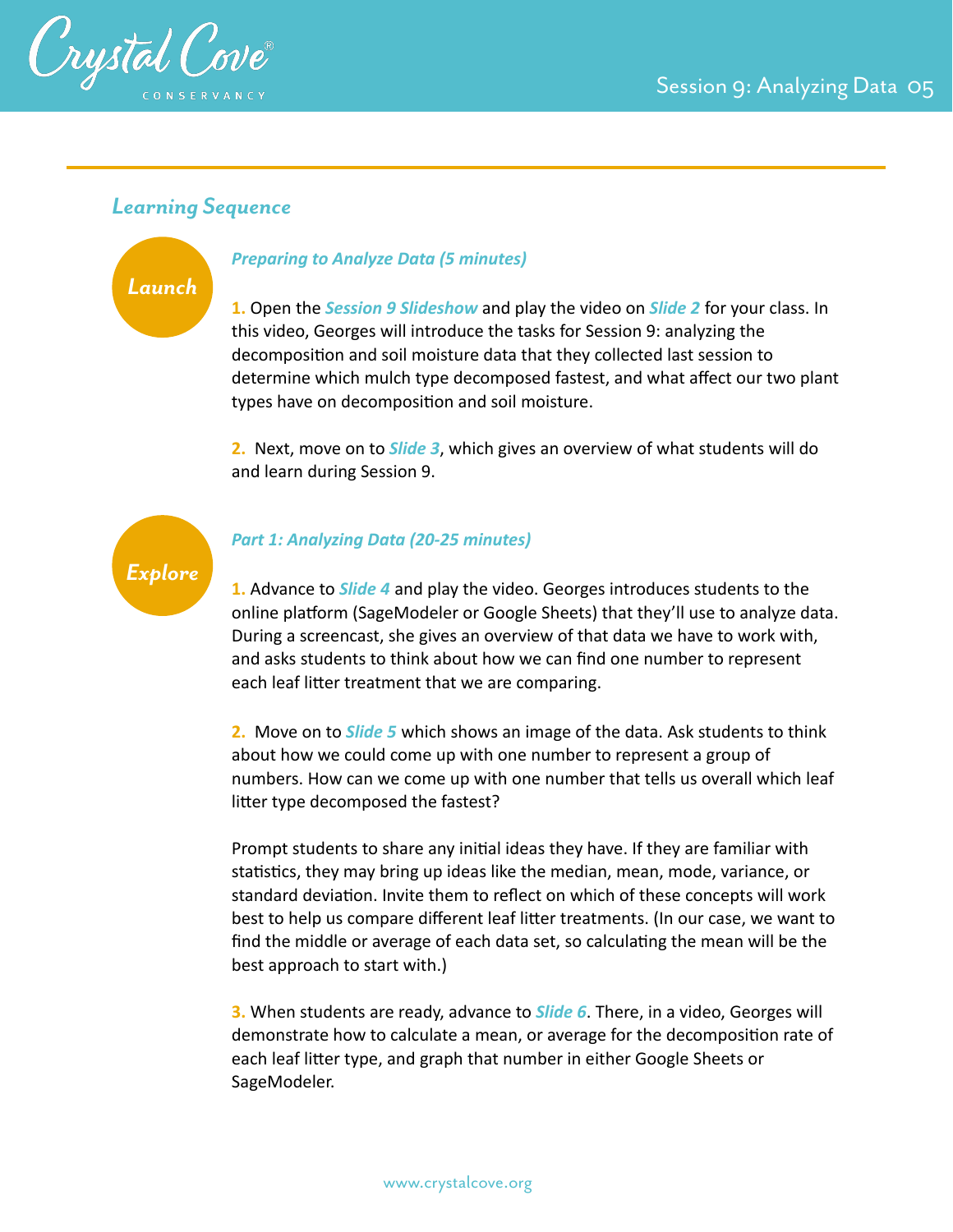

**4***.* After watching the video, move on again to *Slide 7*, and share the dataset with the students. You can split the students into their teams and have them work on creating all three graphs together, or assign different research questions to graph for each team member.

**5.** Once the teams have created 3 graphs, one comparing leaf litter decomposition rate, one comparing the effects of restored vs. unrestored plots on decomposition rates, and one comparing plant types' effects on soil moisture, bring the class back together and advance to *Slide 8* to hear Georges introduce the idea of statistical significance. Then move to *Slide 9*, where Georges demonstrates how to test for statistical significance by adding standard deviation error bars onto their graphs.

**6.** Advance to *Slide 10* and split the students back into their groups and give them a few minutes to add the standard deviation to their graphs.

#### *Explore Part 2: Building a Model (25-30 minutes)*

**7.** Advance to *Slide 11* and play the video where Georges introduces the next step in the scientific process and think about what our findings mean. Students will determine if the data supports their original ideas, or if they need to shift their thinking and model to incorporate new information.

**8.** Advance to *Slide 12* and make sure each team has the hypotheses they made in their field notebooks in Session 4, and access to the models they made in Session 3. Then give them time to discuss the questions on *Slides 13-15* as a team to interpret their data.

For each hypothesis, students will need to answer:

- *•* What was your original hypothesis?
- *•* What trends did the data show?
- Were the trends statistically significant?
- *•* Was your original hypothesis supported or not supported?

**9.** Once the teams have discussed their findings for each of the three research questions, advance to *Slide 16*. Ask students to pull up their original models of the system that they created on either SageModeler or Padlet.

Give students time to discuss the questions about their model on the slide with their research teams and answer the questions in their field notebook.